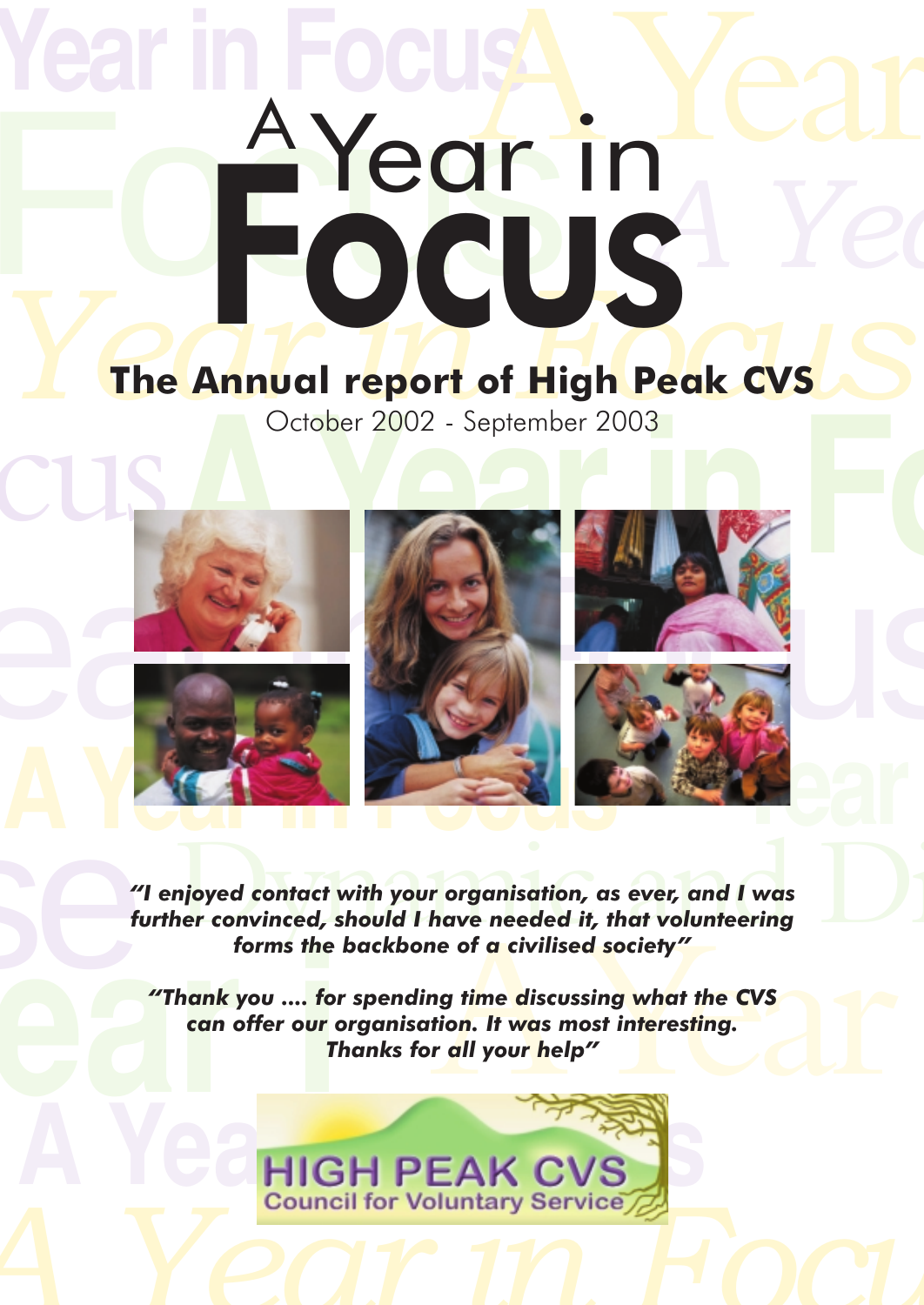## **WELCOME & INTRODUCTION**

We believe that this report demonstrates the ways in which High Peak CVS have made a difference in valuing, supporting, understanding and developing the Community and Voluntary Sector

This year has marked a rapid increase in the development of High Peak CVS. There have been several landmark achievements, including the appointment of our energetic and enthusiastic staff team, the securing of our building as a community asset and our transition to a Charitable Company Limited by Guarantee. It has quickly become an indispensable part of the sector in the High Peak.

However, the greatest measure of our success will be the ways in which we enable large and small groups to grow, flourish, and reach their aspirations and goals. Much has been achieved in a short time and we are delighted at the welcoming responses that we have received from the Community and Voluntary Sector, as well as Statutory partners.

There are many challenges for the organisation in the year ahead - not least to translate the recognition we are receiving into core funding so that the work can be continued in future years. We hope to be able to report next year that this hurdle has been overcome.

### **TRUSTEES & ADVISORY GROUP**

High Peak CVS is managed by a voluntary management committee, made up of members from voluntary and community groups in the borough. The following members served on the committee during the year:

| Chair              | Sally Cox                                                                                                                                           |
|--------------------|-----------------------------------------------------------------------------------------------------------------------------------------------------|
| Treasurer          | Andy Taylor                                                                                                                                         |
| <b>Trustees</b>    | Sylvia Green, Dorothy Scapens,<br>Sue Burnage, Hazel Harrison,<br>Bob Bonsall, Margaret Laurence,<br>Joe Dugdale, Jim Seddon,<br><b>Tony Craggs</b> |
| Ex officio members | Peter Sloman, Chief Executive<br>High Peak Borough Council, and<br>Councillor John Pritchard, High<br>Peak Borough Council                          |

In addition the Small Group Project has an Advisory Group, made up of members of local small groups, who inform the direction and work of the project.

It is impossible to list all of the groups and individuals that we have worked with, but this report will give you an overview of our activities. We hope that you enjoy reading it, and any comments on the work will be most welcome.

*Kevin Skingsley, Chief Executive & Sally Cox, Chair*

*The quotes shown throughout this Report are those received in emails, correspondence and training evaluations during the course of the year.*



*Sally & Kevin at the members meeting.*

### **REPORT FROM THE TREASURER**

It has been a busy year for High Peak CVS from the financial aspect, with the employment of paid staff and the purchase of the building in Whaley Bridge adding significantly to the organisations' turnover, and the subsequent extra work that increase in turnover entails. The move to Charitable Company status and the closing down of the old charity has also added work. I must, therefore, thank Gina Spencer for her invaluable support and day to day running of the accounting systems.

A funding strategy is currently being developed for the next three years, seeking to establish priorities for core funding and project work to ensure that High Peak CVS is sustained beyond the end of the current funding streams which run out in March 2005. Lobbying has been undertaken at regional, county and local level to raise awareness of this issue, and we are hopeful that funding will be in place to allow the work to continue.

*Andy Taylor, Treasurer*

A full copy of the audited accounts is available from Gina Spencer, High Peak CVS, 1a Bingswood Estate, Whaley Bridge, High Peak. SK23 7LY, Telephone 01663 735 350

### **FINANCIAL SUPPORT**

*During the year, we have been grateful to the following organisations for their financial support:*





High Peak and Dales **NHS** Primary Care Trust

> Tameside & Glossop **NHS** Primary Care Trust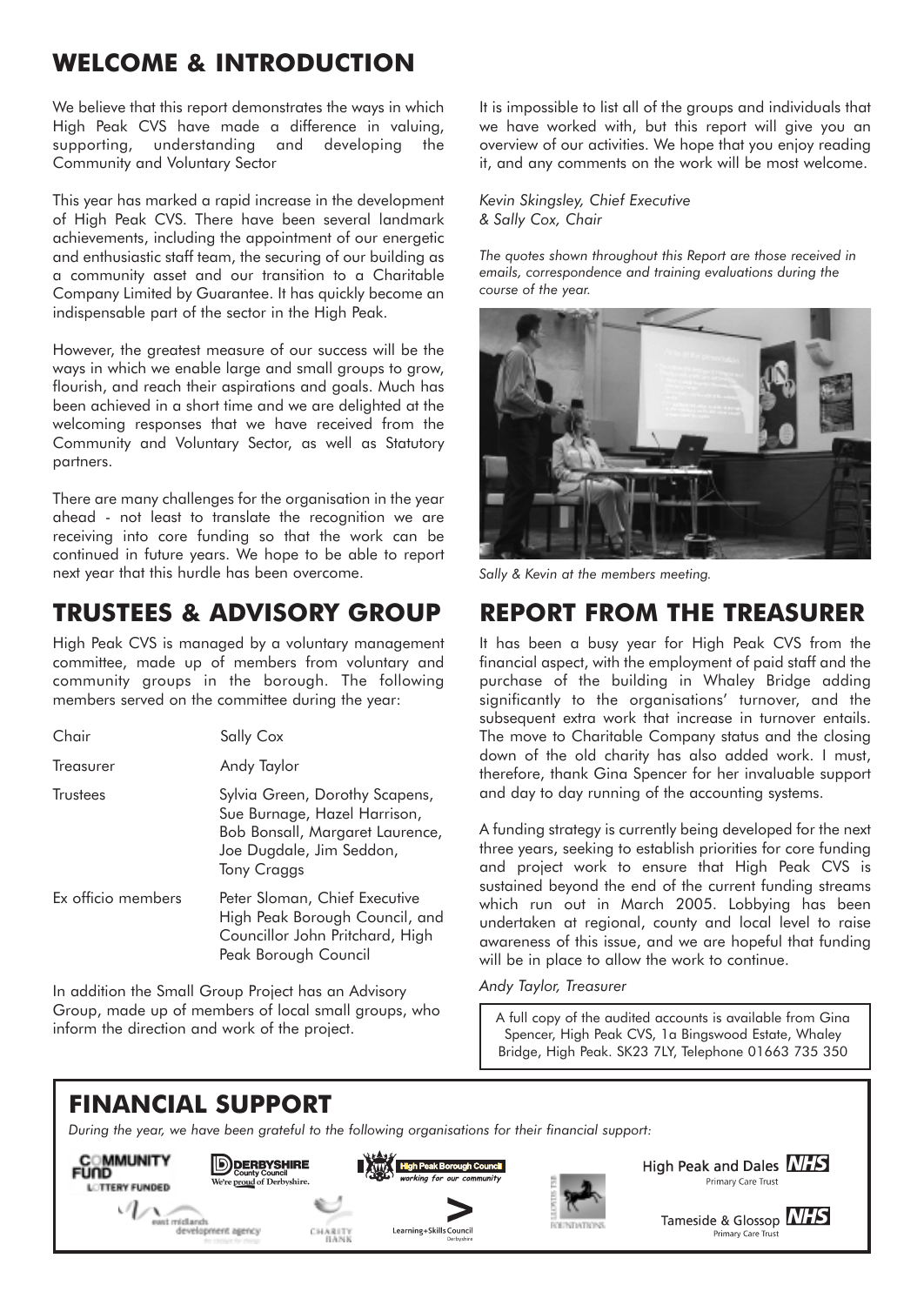### **STAFF TEAM**

The year saw the completion of the staff team appointments. The full CVS staff team are:



*Some of the staff and trustees.*

**Kevin Skingsley** Kevin manages the staff team Chief Executive and has responsibility for the<br>
(37 hours) overall direction and delivery overall direction and delivery of CVS services. Kevin has been heavily involved during the year in partnership working, particularly the regeneration and economic initiatives such as the LSP and RAZ *(see the section on partnerships for more information)*, as well as development work with larger organisations.

**Sandy Schofield** Sandy offers support to small Small Group Project voluntary and community groups Co-ordinator right across the High Peak, and (37 hours) particularly those that are marginalised, disadvantaged or rurally isolated.

**Andréa Lewis** Andréa provides administrative Small Group Project support to Sandy, identifying and<br>Administrator/PA meeting the needs of small meeting the needs of small (10 hours) voluntary and community groups in the High Peak.

**Tony Okotie** Tony started work in October, Information Officer with responsibilities including (20 hours) publicity, the newsletter and Development Worker website content. In March Tony (7 hours) took on an additional hours for development work, and has recently begun looking at the issues of the BME population locally.

**Di McIntyre Di started in March, and works** Development Worker with larger voluntary and (30 hours) community groups (new and planned) to enhance their effectiveness by providing relevant information, training and support. She has been involved in setting up the Compact process with High Peak Borough Council, and on the development of our child protection training and policy.

**Gina Spencer** Gina manages the financial Office & Finance accounts, day to day running of Manager the premises and administration, (37 hours) including organising meetings, training and equipment bookings.

**Peter Beardwood** It is very difficult to give a job title for Peter's work, but without him lots of things wouldn't get done, including the website and office maintenance. We are also grateful for the volunteering time he gives to help with IT and mailings.

### **WHAT WE'VE DONE - SOME NUMBERS**

- High Peak CVS now has **118 member organisations** *(as at September 2003)* voluntary and community groups across the area who agree with our aims, objectives and support the work that we do.
- **217 people** attended training organised by the CVS *(including the Small Group Project.)*
- We have worked with **92 groups.**
- We have offered start up support and advice to **26 groups.**
- **Over 800** groups receive information and mailings from High Peak CVS about funding, events and issues that are important to them.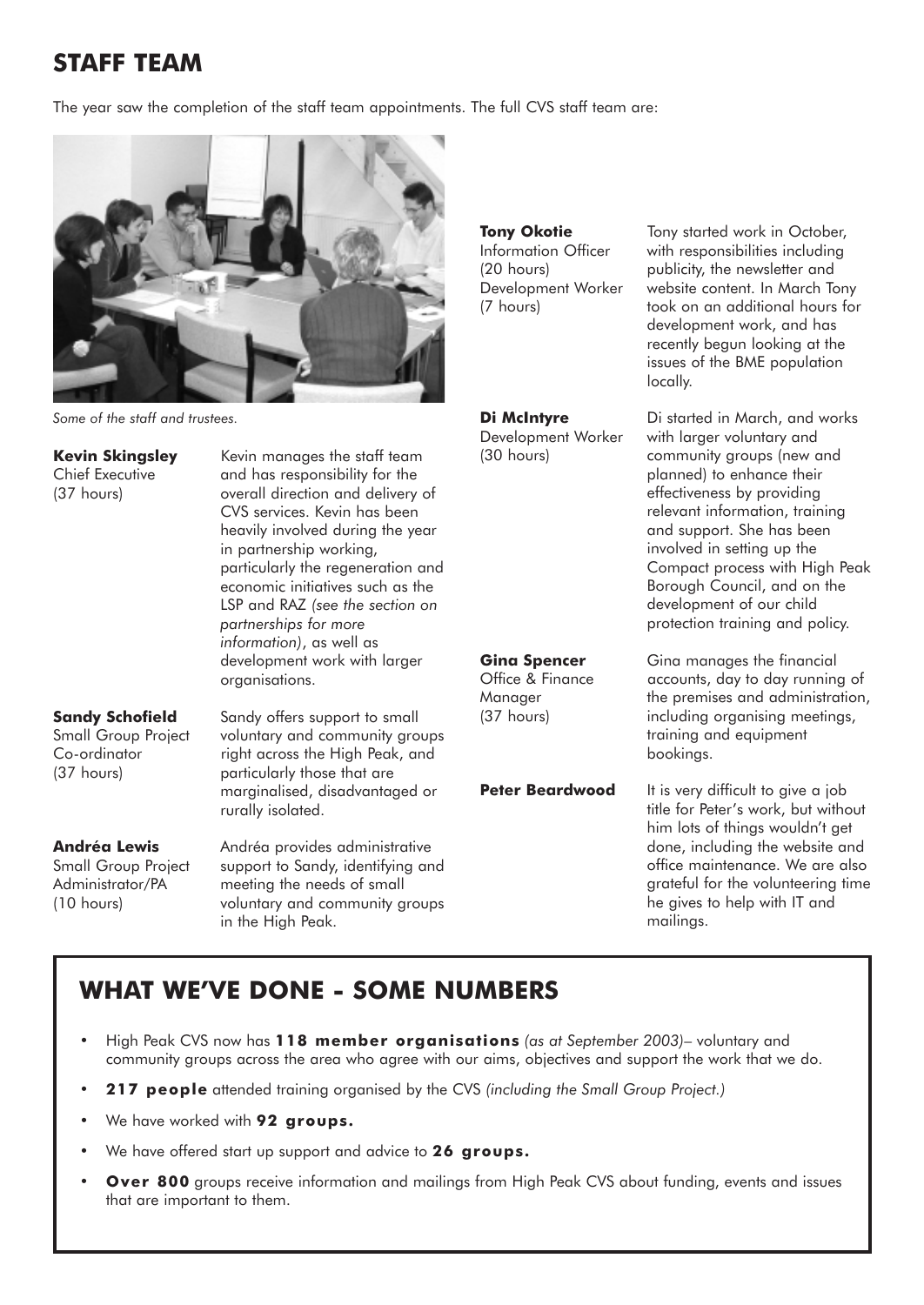### **GROUP DEVELOPMENT & SUPPORT**

High Peak CVS has worked to develop and support groups of all sizes during the course of the year, working **with 92 different groups and organisations.** 

Each team member has a defined area of offering development support. Di covers the areas of children and young people and older peoples groups, Sandy small groups and an expertise in working with disabled people, Tony the faith communities and BME and the general area of publicity and marketing, Kevin infrastructure organisations and groups needing support to develop their buildings. Having these defined areas assist us in developing our expertise. However, this does not mean that staff work exclusively within these categories! The long-term absence of one team member has meant that all have been working to capacity.



The groups that have been worked with intensively *(shown in the chart above)* are, all but one, either disadvantaged or marginalised in some way. They include eight disability groups, three mental health groups, seven children / young people and one older persons' group. Three of the groups are involved in campaigning issues. In addition, three are rurally isolated groups.

### **SMALL GROUP PROJECTS INPUT**

A large part of the work has been carried out by the Small Group Project, which relocated to Community Space in August 2002, enabling these groups to access the increased resources of the CVS. It is particularly satisfying to note that groups who were assisted to start up by the Small Group Project several years ago are now returning to find support during the next stages of their development.

The bar chart *(top right)* details the kind of group that the project has worked with in the year - it includes some overlap as several groups have more than one characteristic. It should be noted that many of the art/craft/music category, the second largest, includes another characteristic such as mental health. Also noteworthy is the fact that disability, mental health and learning disability have been separated and would, if combined, comprise the second largest category.

**Small groups project: groups worked with by type of activity, Sept 02-Aug 03**









*Town End Friday Club - Just one of the groups that we work with.*

The kind of support that the SGP has provided to groups is shown in the chart (*above)*. As in previous years, funding advice represents the biggest proportion of the work. However, many of the other categories of work undertaken result from an initial request about funding advice.

Constitutions, Forward Planning and Project Development, together with Training are obvious follow-ons from funding requests.

#### *"That is most impressive - thank-you! "*

*"I just wanted to say thank you so much for all your help"*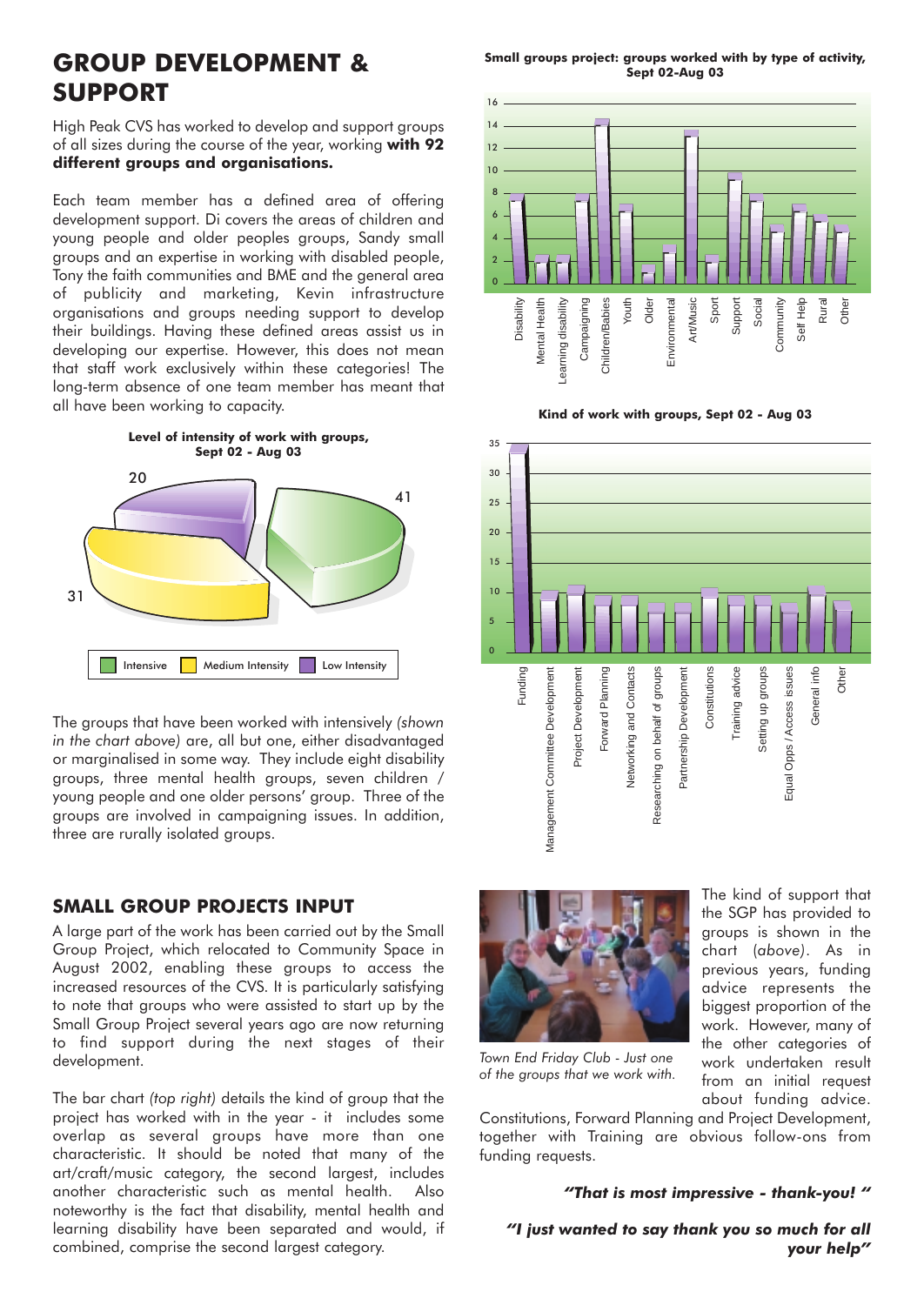### **INFORMATION SERVICES**

Another important element of the role of the CVS is to ensure that information is available and accessible to the voluntary and community sector.

Our information is now available in Braille and large print formats. We have also created the community resource library, which now has over **120 books**, CD ROMs and reports for the voluntary and community sector to borrow.



CommuniCation, our quarterly newsletter was launched in February, and so far 3 issues have been produced. We have tried to ensure it contains a good balance of information, and are currently undertaking an evaluation exercise with people who receive the newsletter to help us refine it further.

*"Your article on Microsoft Giving has been of immense practical use to me"*

*"Congratulations on the latest Newsletter - which really means congratulations on having real progress and valuable activities to report"*

#### *"I find CommuniCation very well written, edited in an excellent house style, attractively laid out and well printed"*



In March we published our directory of voluntary and community groups in the High Peak – and are pleased to report that over **270 groups** agreed to be listed.

www.highpeakcvs.org.uk, our website, is receiving around **350 visits** per month, a projected **4000 annually**, based on current rates. We would of course

expect the rate to improve as the site becomes more known, content improves and we move further up search engines.

In the summer we received additional funding from High Peak & Dales Primary Care Trust to provide an electronic version of the directory on our website. This project is now in the final stages of development, with plans to launch it before the end of the year.

Research and reports have also featured. Dynamic and Diverse, our research into the depth of the Voluntary Sector in the High Peak and In Sickness and in Health, the report about the needs of people around health services being just two examples.

During the course of the year, **19 articles** about the work of the CVS appeared in **7 different** media, and we lobbied the bidders for the new commercial radio franchise in the High Peak and the Radio Authority to ensure that the voluntary and community sector receive representation and coverage when the station is launched.

Finally, we developed a series of **1 2** short, simple How guides for voluntary groups on various subjects, including How to start a group and How to create a press release. We will be adding to the range in the year ahead.

*Tony Okotie*

### **TRAINING & LIFELONG LEARNING**

*" Just wanted to say thank you for the workshop you held with some of our youth committee members. Your training not only prompted us to think about posters etc, we now have stationery and a logo!"*

#### *"…helped improve my confidence in dealing with these situations"*

High Peak CVS launched a range of training for voluntary and community groups in January, to complement the existing training that the Small Group Project offers. So far *(January - August)*, the CVS has delivered **1 8** courses with **154** learners. These courses have all been short, (half day or full day) sessions, delivered by qualified trainers around a variety of needs of local groups. These requests were established from the Dynamic and Diverse Research, and through talking to groups about their needs at last years AGM. Issues that arose, and therefore the courses that we delivered, included first aid, funding, personal safety and a series called "Getting your message across" – a variety of sessions about various aspects of publicity and public relations. There has been quite a demand for delivering these, and the First Aid courses, and therefore they are being repeated this autumn.

We have already built a reputation for providing quality, flexible, accessible and relevant learning opportunities, and we will be assessing the impact that this first programme of courses has had with participants later in the year.

We are currently working with Glossop Volunteer Bureau and Gamesley's Jericho Project to deliver training for residents of Gamesley not engaged in community activity and paid staff and volunteers from voluntary and community groups that work in, or with people from, the Gamesley community. This work will run until April.

#### *"Really good & brilliant to have managed to give a taster in such a complex area in such a short time"*

#### *"Very good, well paced, friendly and accessible"*

Much of the work of the CVS and Small Groups Project is developing the knowledge and skills of group members that is often delivered in a very informal and unstructured way, and we must not forget that this itself is a form of training.

The design and delivery of the more structured training that the Small Group Project has developed draws on the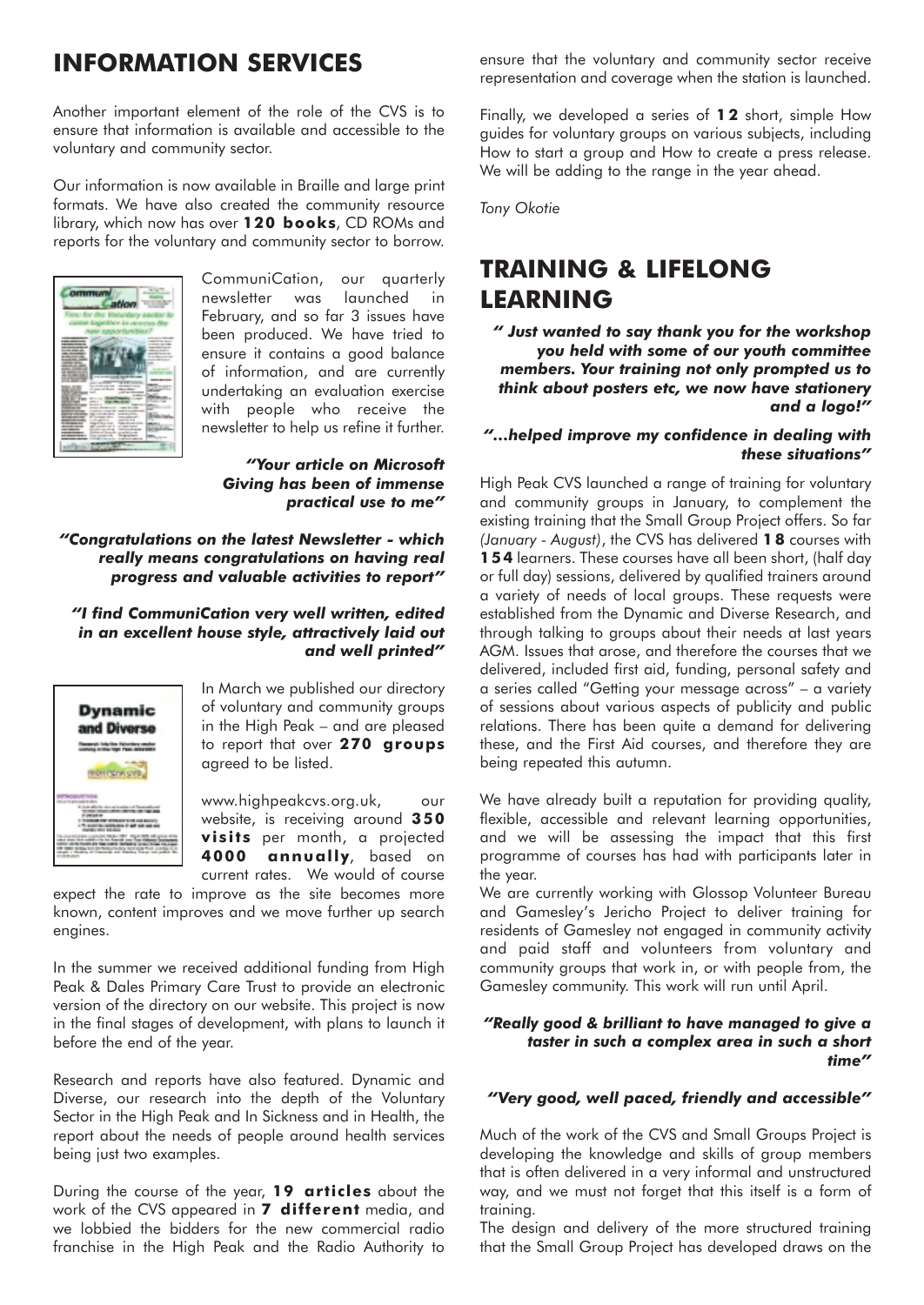

experience of working with smaller, less experienced groups. There are three main components to this more structured training- these are Mini-Trainings, an Annual Training Event and a Tailored Training Event.

*High Peak writers tailored training.*

It can sometimes be difficult to make training relevant to the

needs of the wide variety of groups who attend general training courses, as people who are less experienced or confident can be left behind. Mini-trainings are therefore designed to be delivered to members of just one group at a time. Some are suitable for sub-groups of two or three, or even to individual members and can be delivered in informal settings such as the group's own meeting place. Each is adapted to suit the particular circumstances of the group being trained.



During the period, **3 5** individuals from six groups (Town End Friday Club, Pais Project, Hadfield Centre Playgroup, Derbyshire ERA, High Peak Writers and Gamesley Villa Football Club)

*Summer Club tailored training.*

have received training through one of SGP's Mini-Trainings on one of the two subjects developed so far, 'Successful Fundraising' and 'Effective Meetings'.

The Tailored Training Event is also designed to be delivered to one group at a time. It is different in each case according to the group's needs at that particular phase of its development. There have been two Tailored Events during the year, both very different in content and delivery.

The training with High Peak Writers consisted of a creative writing and performance workshop, aiming to improve the format of the group's future sessions and promote its work. Additionally the group wanted to explore ways to overcome the stigma attached to mental health and build confidence in performing their work.

The workshop was facilitated by a local community poet and was considered very enjoyable and productive. Several pieces of writing were produced on the day and these were incorporated in a display for the group to utilise in promoting its work.

The second Tailored Training Event was delivered for the Summer Club, which is run each summer by a voluntary management committee. It provides activities for disabled children, those with additional needs and with learning difficulties. It also uses volunteers for the fortnight, many of whom are young people from the local secondary school.

The volunteers who had helped on the project the previous year identified certain training needs. In particular they wanted to learn about the Makaton communication system that many of the children use and also to be more able to manage the kind of behavioural issues they encounter at Summer Club. These two aspects were specifically addressed at the training.

Each participant received a Certificate of Attendance, and the co-ordinator of Summer Club subsequently wrote:

#### *"The young volunteers who attended the training are much more confident working with our young disabled children. I personally found the training both informative and interesting and I learnt a great deal."*

**2 8** participants took part in the two tailored training events. In addition, the CVS can also deliver training to individual organisations, and has already developed an "Effective Presentations using PowerPoint" session that has been successfully delivered to **8** staff from Derbyshire Rural Community Council.

During the course of the year we have also been involved in the Local Learning Partnership and Learning & Development Consortium, important in adopting best practice and engaging the Voluntary And Community Sector in the wider lifelong learning agenda.

*Tony Okotie & Sandy Schofield*

### **BUILDING & SERVICES**

Throughout the year progress has been made in developing Community Space, our building in Whaley Bridge. The purchase of it was completed in April, with a loan from the Charity Bank and funding from The East Midlands Development Agency.

Following an access audit, we are in the process of commissioning the work to remove barriers to access. Phase one of the renovation will be to transform the existing bathrooms, front entrance and door widths to be fully accessible, and the aim is to complete this phase by January, at which time we hope to provide a fully accessible venue for the voluntary sector. Signs using large print and Makaton and a permanent hearing loop have already been installed.

A Health and Safety risk assessment has also been carried out. All aspects of Health and Safety requirements are being met. Later in the month, Community Space will be closed for a week to enable a small amount of asbestos to be removed.

External building signage will be installed shortly to help people find us.

The demand for rentable workspace has been high. Two offices are being sub-let, to CAIT Sounds Good Project and NCH Family Mediation/Young Carers Service, and two individual desks are being used by community sector workers on a weekly basis. As we become more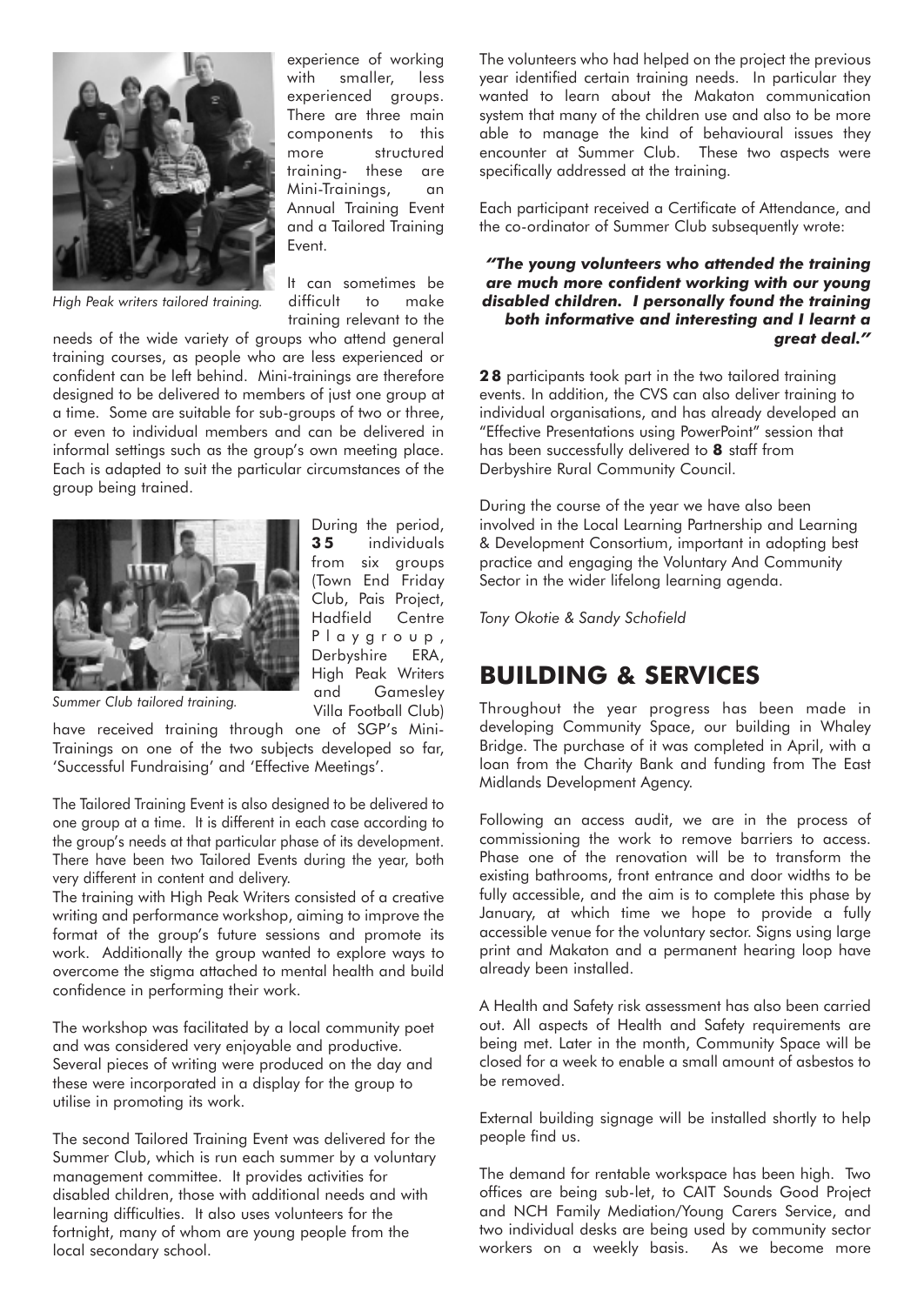established in the High Peak, the reservations for the training and meeting rooms are steadily increasing.



*Our community Resource Library*

The hire of equipment has been steady all year, with the display boards, Go-Pak tables and hearing loops being the most requested items. We are endeavouring to purchase and supply any additional equipment requested.

*Gina Spencer*

### **PARTNERSHIP WORKING**

Partnership working is our sixth core function and we aim to support the Voluntary and Community Sector to be an influential and equal partner within partnerships relevant to the High Peak.

We have an active involvement in a number of partnerships:

#### **Derby and Derbyshire Economic Partnership** - **Voluntary Sector Hub.**

This new group aims to support the Voluntary Sector representative on the economic partnership and encourage regeneration projects to be developed by the Voluntary Sector.

#### **High Peak and Dales Local Strategic**

**Partnership** - This new group aims to ensure that the community priorities identified in the High Peak Community Plan are met. High Peak CVS has been fully involved in developing the Community Plan and has a lead this year in developing a Local Compact for the High Peak and an Equalities Forum.

**Peak District Rural Action Zone** - a new sub group of the Derby and Derbyshire Economic Partnership. This group is developing regeneration priorities for the Peak District. High Peak CVS is one of 2 Voluntary Sector attendees.

#### **High Peak Local Learning Partnership** -

This partnership develops ways of meeting local learning needs. High Peak CVS has ensured that the local plan recognises the local training developed by the Community and Voluntary sector.

**Peak Partners for Rural Action** - A new voluntary sector partnership which aims to increase partnership working and collaboration between local development agencies working within High Peak and Derbyshire Dales.

High Peak CVS were instrumental in developing the successful bid.

### **High Peak Community Development**

**Workers Forum** - co-ordinated by High Peak CVS. This partnership highlights good practice and new developments. Membership has grown to 25 this year and a highly successful funding workshop was held in July.

**High Peak and Dales Racial Harassment Task Group** - High Peak CVS has developed a "way forward" paper that aims to clarify the role and purpose of the group.

#### **Peak District Rural Deprivation Forum** - **Equalities Working Group** - this partnership is

currently developing an Equal Opportunities policy training pack.

- Peak District Rural Development Programme - Social Working Group
- Derbyshire Learning and
- Development Consortium
- High Peak and Dales Older Peoples Congress
- North Staffordshire/West Derbyshire Rural Transport Partnership



In addition, we have invested a great deal of time and energy leading the development of a Compact agreement with High Peak Borough Council. We hope that this will be in place before the end of March, and lead to improved relations between the Community and Voluntary Sector and Statutory organisations.

We would like to thank all those partners who have extended a warm welcome and encouraged the active involvement of the Voluntary Sector and High Peak CVS in partnerships!

*Kevin Skingsley*

### **POLICY DEVELOPMENT**

We have developed or updated a number of policies this year to ensure that the work that we do is inclusive and protects those involved. These include:

- Child Protection policy
- Health & Safety policy
- Volunteer policy. At the time of writing, we are currently preparing volunteer profiles as the first step to recruiting volunteers

These policies will be published shortly on the CVS website.

*Sally Cox*